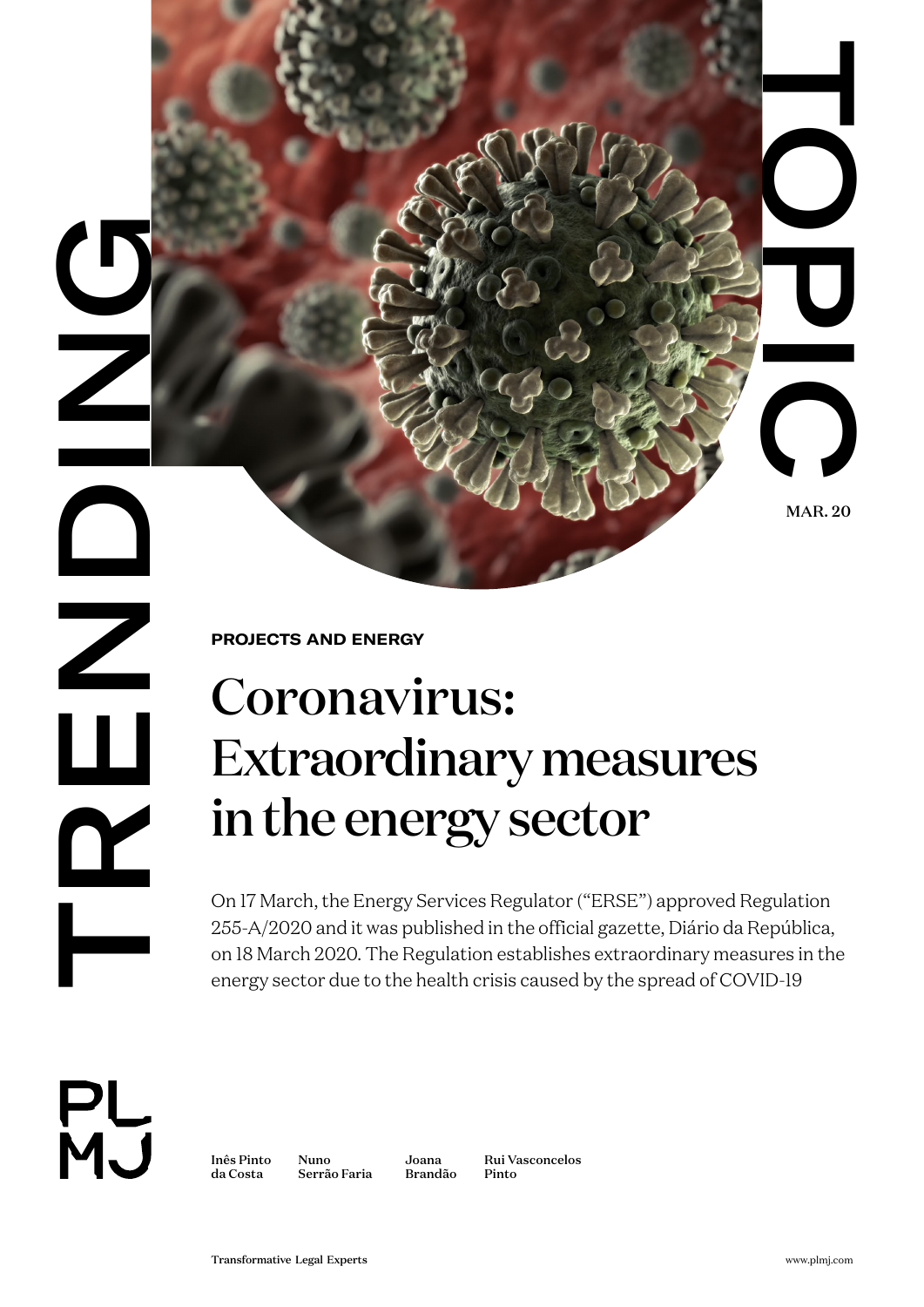In particular, the Regulation establishes that:

• Customers will have an additional period of 30 days before the supply of electricity or natural gas can be cut off for reasons attributable to the customer. This extension also applies, with the necessary adaptations, to the supply of piped LPG intended for domestic consumption.

> "In response to the crisis caused by the spread of COVID-19, Regulation 255-A/2020 has established extraordinary measures in the energy sector, in particular, in relation to the conditions for providing energy supply services."

In fact, the supply of low voltage electricity and low pressure natural gas with an annual consumption of no more than  $10,000$  m<sup>3</sup> (n) can only be cut off due to the events attributable to the customer (in particular, lack of payment) after 30 additional days have passed on top of the default period already foreseen in the applicable regulations. Depending on how the circumstances relating to the spread of COVID-19 develop, this additional period could be extended by the ERSE<sup>1</sup>.

During this additional period of 30 days, no default interest may be charged on the amounts billed to end customers. If consumers run up debts as a result of this situation, they have the right, upon request to the supplier, to pay the amounts billed in instalments.

- Any debts they run up, exclusively in the additional period of 30 days, are temporarily borne by the distribution network operators, and by the overall system management operators and the overall technical system management operators, respectively.
- The network operators must, as a priority and as a mandatory obligation, act to guarantee supplies to priority facilities. These facilities include, in particular, hospitals and other health care facilities, including additional facilities that are mobilised under the exceptional rules. They also include any public safety and civil protection facilities.
- The time limits provided for in the following provisions of the Quality of Service Procedures Manual are extended: *(i)* Procedure 4(4) on the final report to be sent to the ERSE in the event of incidents of great impact, and *(ii)* Procedure 4(5) on the application for classification as an exceptional event. These time limits are extended to 20 days and 30 days, respectively, after the incident/event.

1 Without prejudice, under article 2(3) of Regulation 255-A/2020, to cuts in supply intended to protect people and property